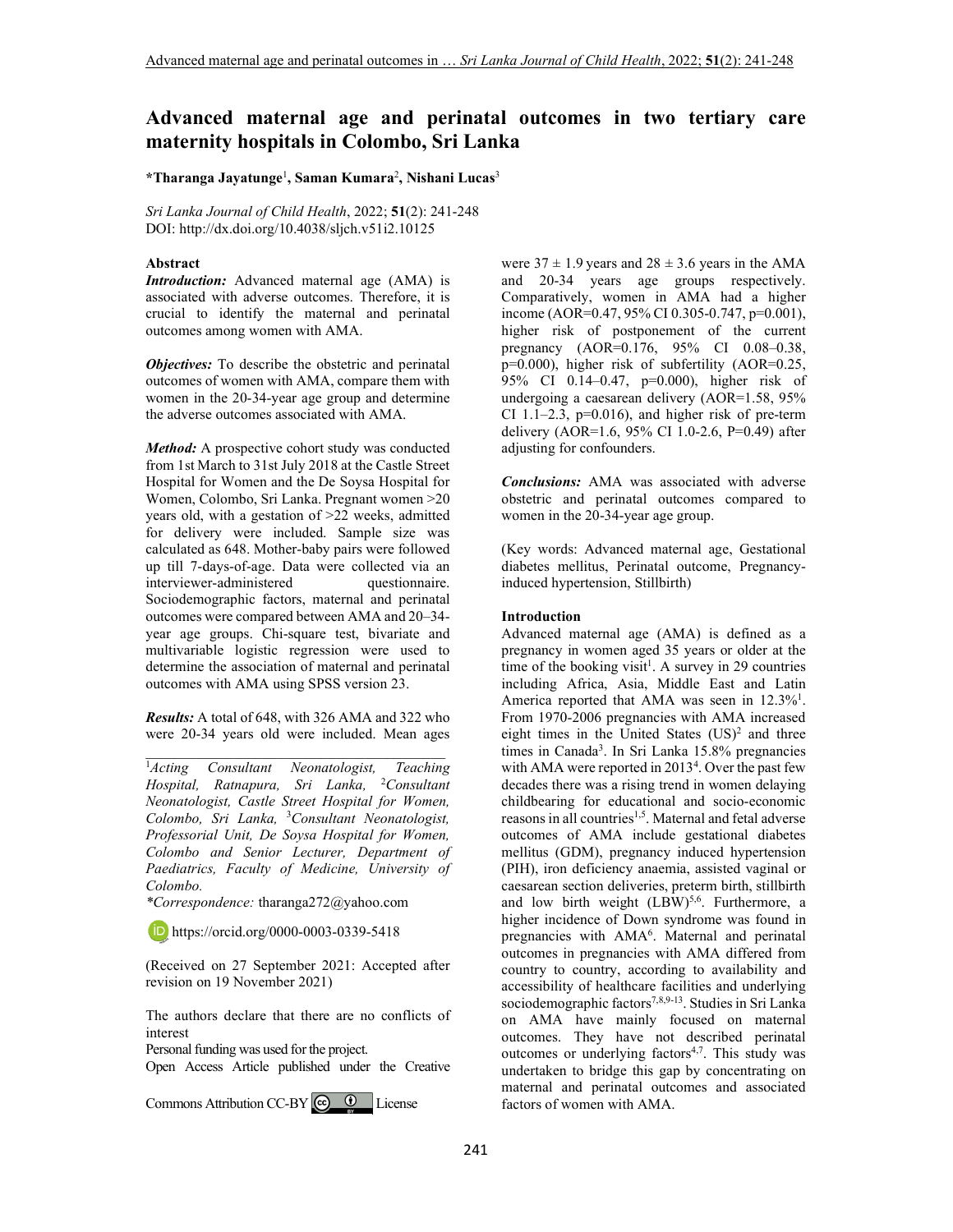## **Objectives**

To describe maternal and perinatal outcomes of women with AMA, compare them with women in the 20-34 age group and determine the adverse outcomes associated with AMA.

# **Method**

A prospective cohort study was conducted from 1<sup>st</sup> March to 31<sup>st</sup> July 2018 to appraise the association of AMA pregnancy with adverse obstetric and perinatal outcomes in Castle Street Hospital for Women (CSHW), Colombo, Sri Lanka and De Soysa Hospital for Women (DSHW), Colombo, Sri Lanka.

*Inclusion and exclusion criteria:* All pregnant women aged 20 years or more on the date of booking visit, admitted to CSHW or DSHW for confinement or in labour at time of admission, with a gestation of 22 weeks or more were included in the study. Gestation was calculated based on the ultrasound scans done from 8-13 gestational weeks. Pregnant women admitted following trauma (falls, severe unintentional burns, road traffic accidents, attempted suicide, homicide etc.), which may adversely affect pregnancy outcomes and those unable to produce a valid identity card or other form of identification to determine their age were excluded from the study.

*Sample size* was calculated as 648 based on 14% preterm births in expecting women, aged 35 years or more at date of booking visit which was taken as the exposed population and 17% preterm births in pregnant women aged 20 to 34 years at date of booking visit which was taken as the un-exposed population<sup>14</sup>. A one-to-one ratio of exposed to nonexposed group, 95% confidence level, power of 80% and 20% non-response rate was assumed.

*Study population:* All women admitted to the study setting, fulfilled the eligibility criteria and gave informed written consent from time of initiation of data collection (01<sup>st</sup> March 2018), were selected consecutively until fulfilment of the required sample size.

Postnatal women and newborns were followed up during hospital stay and at the end of seven days of age. If mother or baby was discharged before day 7, they were given the option to visit the clinic at the same hospital or the Medical Officer of Health (MOH) office. During this visit baby was assessed by the principal investigator (PI), data collector or the MOH for weight gain, breast feeding and other concerns.

A data extraction sheet and an intervieweradministered questionnaire were used to collect data after pre-testing. Data collection was done by the PI and data collectors trained by PI. Data regarding sociodemographic factors, maternal and perinatal outcomes were compared between women with AMA and those aged 20-34 years.

*Ethical issues:* Approval to conduct the study was obtained from the Ethics Review Committee of the Sri Lanka College of Paediatricians (Ref. No. SLCP/ERC/2018/05) and from CSHW and DSHW prior to data collection. All participants gave informed written consent prior to participation in the study.

*Statistical analysis:* Data were analysed using Statistical Package for Social Sciences version 23. Sociodemographic and pregnancy-related characteristics and perinatal outcomes in the two groups were presented as frequency distributions. Crude odds ratio (OR) (95% CI) was calculated using bivariate analysis. Both groups were compared using Chi-square test and  $p<0.05$  was considered significant. Multivariable logistic regression was done to assess association of independent variables with dependent variables adjusted for confounders. Adjusted odds ratio (AOR) was presented.

# **Results**

A total of 648 pregnant women participated in the study. Socio-demographic factors, maternal and perinatal outcomes were compared between 326 women who were 35 years or older and 322 women who were in the 20-34 age group. Mean age of women in the 35 years or older group was  $37 \pm$ 1.9 years and it was  $28 \pm 3.6$  years in the 20-34-year age group. Comparison of socio-demographic characteristics among women with AMA and 20-34 years age group is given in Table 1. There was no significant difference in ethnicity, employment status, marital status or highest educational level between the 2 groups. However, a monthly family income of more than Rs. 50,000.00 was 1.46 times more likely with the AMA women compared to the 20–34-year age group ( $p = 0.02$ ).

Comparison of obstetric characteristics among women with AMA and 20-34 years age group is given in table 2. A notably greater proportion of women with AMA had subfertility, postponed the current pregnancy and delivered their baby via a caesarean delivery in this pregnancy compared to those aged 20-34 years. Moreover, women with AMA were 3.45 times more likely to have PIH (p=0.005) and 1.9 times more likely to have GDM  $(p = 0.002)$  compared to those aged 20-34 years.

Factors associated with advanced maternal age after adjusting for confounders are given in table 3.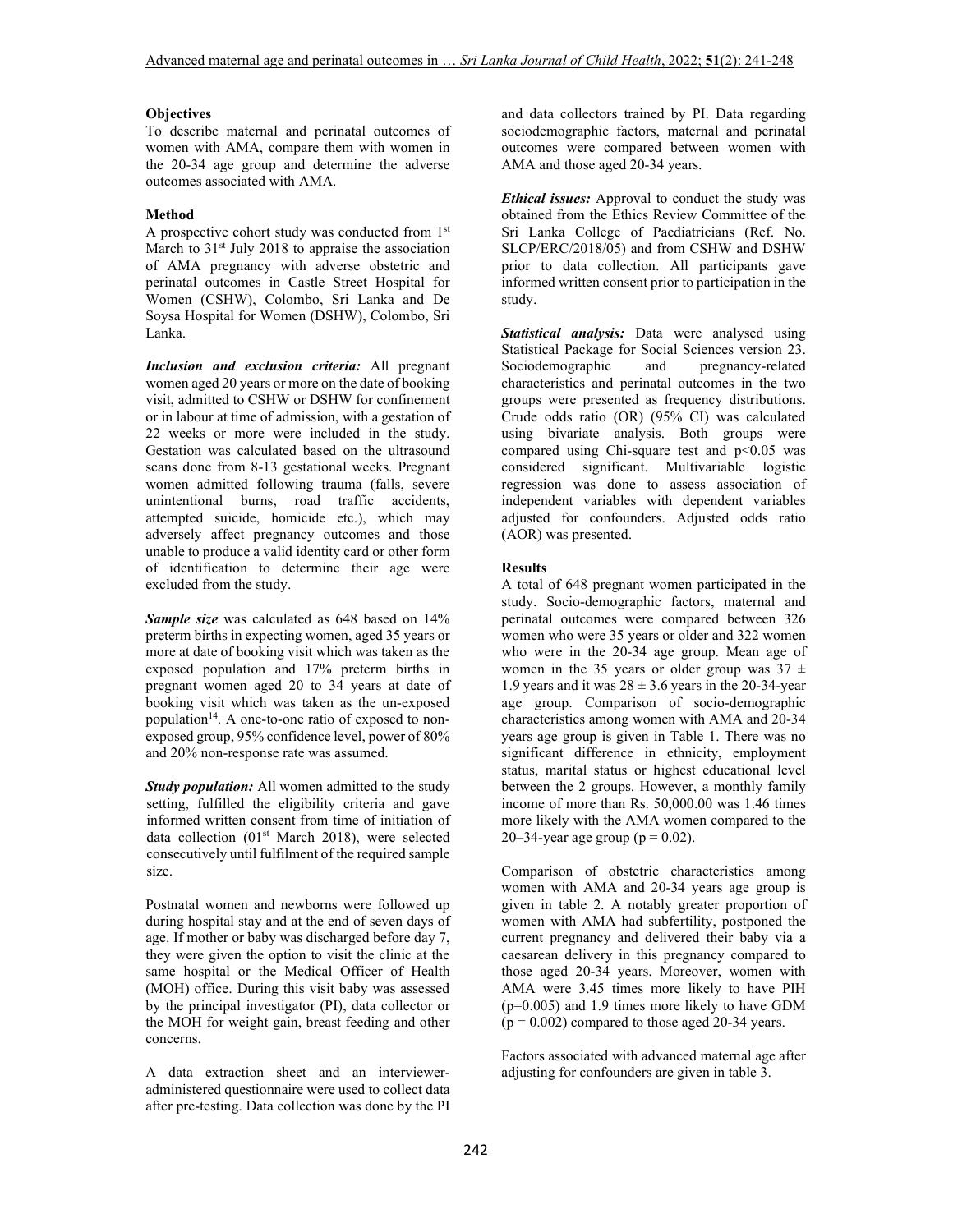| Characteristic                                   | 35 years or more | 20-34 vears | <b>Statistics</b> |               |              |
|--------------------------------------------------|------------------|-------------|-------------------|---------------|--------------|
|                                                  | $n$ (%)          | $n$ (%)     | Odds ratio        | 95% CI        | Significance |
| Ethnicity                                        |                  |             |                   |               |              |
| Tamil <sup>a</sup>                               | 37(11.5)         | 18(05.6)    |                   |               | $X^2=1.13$   |
| Muslim <sup>a</sup>                              | 34(10.6)         | 42(13.1)    | 1.23              | 0.840-1.799   | $df=1$       |
| Burgher <sup>a</sup>                             | 02(0.6)          | 02(0.6)     |                   |               | $p=0.287$    |
| Sinhalese <sup>b</sup>                           | 248 (77.3)       | 259(80.7)   | 1.00              |               |              |
| Total                                            | 321 (100.0)      | 321 (100.0) |                   |               |              |
| <b>Employment status</b>                         |                  |             |                   |               |              |
| Employed                                         | 113(35.1)        | 112(34.8)   | 0.98              | $0.71 - 1.36$ | $X^2=0.007$  |
| Unemployed                                       | 209 (64.9)       | 210 (65.2)  | 1.00              |               | $df=1$       |
| Total*                                           | 322 (100.0)      | 322 (100.0) |                   |               | $p=0.934$    |
| Monthly family income                            |                  |             |                   |               | $X^2 = 5.38$ |
| More than Rs. 50,000.00                          | 204 (64.2)       | 177(55.1)   | 1.46              | $1.06 - 2.00$ | $df=1$       |
| Rs. 50,000.00 or less                            | 114(35.8)        | 144 (44.9)  | 1.00              |               | $p=0.020$    |
| Total*                                           | 318 (100.0)      | 321 (100.0) |                   |               |              |
| Marital status                                   |                  |             |                   |               |              |
| Married                                          | 323 (99.1)       | 321 (99.7)  | 2.981             | 0.30-28.81    | $X^2=0.982$  |
| Single                                           | 03(0.9)          | 01(0.3)     | 1.00              |               | $df=1$       |
| Total                                            | 326 (100.0)      | 322 (100.0) |                   |               | $p=0.624$    |
| Highest level of education                       |                  |             |                   |               |              |
| Postgraduate qualification <sup>a</sup>          | 08(02.5)         | 04(01.2)    |                   |               |              |
| Degree <sup>a</sup>                              | 28 (08.8)        | 12(03.7)    | 0.94              |               |              |
| Diploma/vocational education <sup>a</sup>        | 48(15.0)         | 50(15.5)    |                   |               | $X^2=0.150$  |
| Passed G.C.E. $(A/L)^a$                          | 103(32.2)        | 127(39.5)   |                   | 0.686-1.287   | $df=1$       |
| Passed G.C.E. $(O/L)^b$                          | 93(29.1)         | 89 (27.7)   |                   |               | $p=0.699$    |
| Secondary education (Grade $6-10$ ) <sup>b</sup> | 35(10.9)         | 39(12.1)    | 1.00              |               |              |
| Primary education (Grade $1-5$ ) <sup>b</sup>    | 05(01.6)         | 01(0.3)     |                   |               |              |
| Total                                            | 320 (100.0)      | 322 (100.0) |                   |               |              |

| Table 1: Comparison of socio-demographic characteristics in women 35 years or more (advanced maternal age) vs 20-34 year age group |  |  |
|------------------------------------------------------------------------------------------------------------------------------------|--|--|
|                                                                                                                                    |  |  |

*a, b rows were amalgamated to form one category for calculation of p value* 

*\* Difference in total of 326 women who were 35 years or older and 322 women who were in 20-34 age group was owing to missing data.* 

| Characteristic                            | 35 years or more | $20-34$ years | <b>Statistics</b> |              |               |
|-------------------------------------------|------------------|---------------|-------------------|--------------|---------------|
|                                           | n(%)             | n(%)          | Odds ratio        | 95% CI       | Significance  |
| Previous Stillbirth                       |                  |               |                   |              | $X^2 = 3.03$  |
| Yes                                       | 09(02.8)         | 03(0.9)       | 0.32              | 0.088-1.22   | $df=1$        |
| No                                        | 313 (97.2)       | 318(99.1)     | 1.0               |              | $p=0.142$     |
| Total*                                    | 322 (100.0)      | 321 (100.0)   |                   |              |               |
| Previous miscarriage                      |                  |               |                   |              |               |
| Yes                                       | 88 (27.3)        | 54(16.8)      | 0.54              | 0.367-0.788  | $X^2=10.31$   |
| No                                        | 234(72.7)        | 267(83.2)     | 1.0               |              | $df=1$        |
| Total*                                    | 320 (100.0)      | 321 (100.0)   |                   |              | $p=0.001$     |
| Postponing the current pregnancy          |                  |               |                   |              |               |
| Yes                                       | 39(12.2)         | 10(03.1)      | 4.33              | $2.1 - 8.8$  | $X^2=18.68$   |
| No                                        | 281 (87.8)       | 311 (96.9)    | 1.0               |              | $df=1$        |
| Total*                                    | 320 (100.0)      | 321 (100.0)   |                   |              | $p = 0.001$   |
| Subfertility                              |                  |               |                   |              |               |
| Yes                                       | 61(19.2)         | 16(05.0)      | 4.52              | $2.5 - 8.04$ | $X^2 = 30.38$ |
| No                                        | 257(80.8)        | 305(95.0)     | 1.0               |              | $df=1$        |
| Total*                                    | 318 (100.0)      | 321 (100.0)   |                   |              | $p = 0.001$   |
| Multiple pregnancy                        |                  |               |                   |              |               |
| Singleton                                 | 321 (98.5)       | 317 (98.4)    | 1.0               | $0.29 - 3.5$ | $X^2=0.000$   |
| Multiple                                  | 05(01.5)         | 05(01.6)      | 1.0               |              | $df=1$        |
| Total*                                    | 326 (100.0)      | 322 (100.0)   |                   |              | $p=0.984$     |
| Gestational diabetes mellitus             |                  |               |                   |              |               |
| Present                                   | 67(20.6)         | 38(11.8)      | 1.9               | $1.2 - 2.99$ | $X^2=9.24$    |
| Absent                                    | 258 (79.4)       | 284 (88.2)    | 1.0               |              | $df=1$        |
| Total*                                    | 325 (100.0)      | 322 (100.0)   |                   |              | $p=0.002$     |
| Pregnancy induced hypertension            |                  |               |                   |              |               |
| Present                                   | 20(06.2)         | 06(01.9)      | 3.45              | $1.3 - 8.7$  | $X^2 = 7.72$  |
| Absent                                    | 305 (93.8)       | 316 (98.1)    | 1.0               |              | $df=1$        |
| Total*                                    | 325 (100.0)      | 322 (100.0)   |                   |              | $p=0.005$     |
| Mode of delivery                          |                  |               |                   |              |               |
| Elective caesarean section <sup>a</sup>   | 107(33.6)        | 52(16.4)      | 2.03              |              |               |
| Emergency caesarean section <sup>a</sup>  | 40(12.5)         | 42(13.2)      |                   | $1.4 - 2.8$  | $X^2=18.48$   |
| Spontaneous vaginal delivery <sup>b</sup> | 160(50.2)        | 206(64.8)     |                   |              | $df=1$        |
| Forceps delivery b                        | 03(0.9)          | 04(01.2)      | 1.0               |              | $p = 0.001$   |
| Vacuum delivery <sup>b</sup>              | 09(02.8)         | 14(04.4)      |                   |              |               |
| Total*                                    | 319 (100.0)      | 318 (100.0)   |                   |              |               |

| Table 2: Comparison of obstetric characteristics among women with advanced maternal age (35 years or more) vs 20-34 years age group |
|-------------------------------------------------------------------------------------------------------------------------------------|
|-------------------------------------------------------------------------------------------------------------------------------------|

<sup>a, b</sup> Rows were amalgamated to form one category for calculation of p value<br>\* Difference in total of 326 women who were 35 years or older and 322 women who were in 20-34 age group was owing to missing data.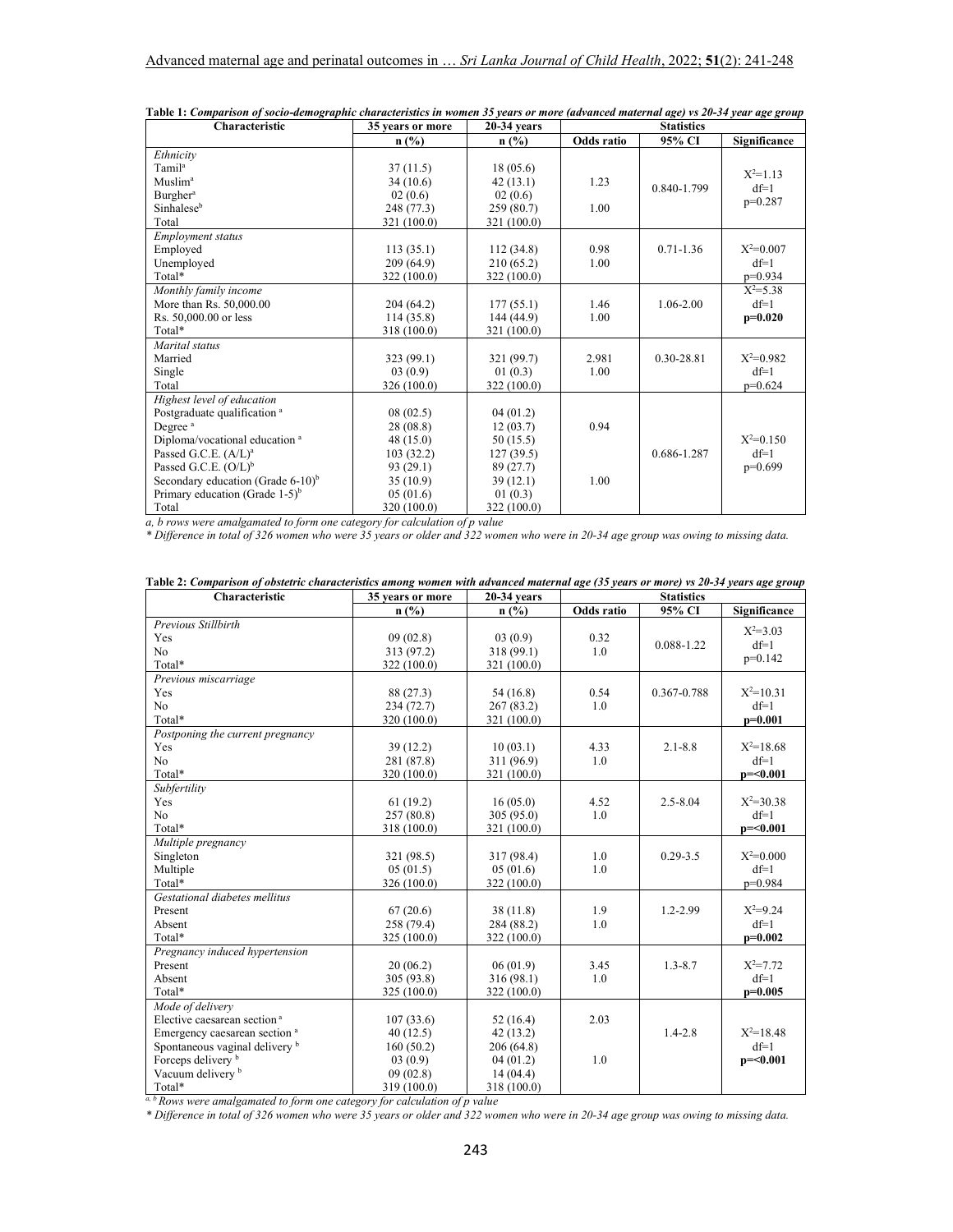| <b>Independent variable</b>      | в        | S.E.  | Wald  | df |       | Exp(B) | $95\%$ CI for Exp (B) |       |
|----------------------------------|----------|-------|-------|----|-------|--------|-----------------------|-------|
|                                  |          |       |       |    |       |        | Lower                 | Upper |
| Subfertility                     | $-1.3$   | 0.3   | 18.9  |    | 0.000 | 0.25   | 0.14                  | 0.47  |
| Postponing the current pregnancy | $-1.7$   | 0.4   | 19.6  |    | 0.000 | 0.176  | 0.082                 | 0.38  |
| Pregnancy induced hypertension   | $-1.02$  | 0.558 | 3.4   |    | 0.066 | 0.35   | 0.12                  | 1.07  |
| Gestational diabetes mellitus    | $-0.382$ | 0.25  | 2.3   |    | 0.127 | 0.68   | 0.42                  | 1.11  |
| Caesarean delivery               | 0.459    | 0.19  | 5.8   |    | 0.016 | 1.58   | 1.1                   | 2.3   |
| Monthly income                   | $-0.74$  | 0.2   | 10.4  |    | 0.001 | 0.47   | 0.305                 | 0.747 |
| Preterm delivery                 | 0.48     | 0.2   | 3.9   |    | 0.049 | 1.6    | 1.0                   | 2.6   |
| Constant                         | $-0.327$ | 1.9   | 0.029 |    | 0.864 | 0.72   |                       |       |

 **Table 3:** *Factors associated with advanced maternal age after adjusting for confounders*

PIH and GDM during current pregnancy were not significant among the two age groups after adjusting for confounders (Table 3). Women with AMA were noted to have a significantly higher income, significantly higher rate of postponement of the current pregnancy, significantly higher risk of subfertility, significantly higher risk of undergoing a caesarean delivery, and significantly higher risk of pre-term delivery after adjusting for confounders (Table 3).

Comparison of perinatal outcomes between women with AMA and the 20-34-year age group is given in table 4.

There was a significantly higher rate on neonatal unit admissions in women with AMA compared to the women in 20–34-year age group  $(p=0.011)$ . There were no significant differences between birth weight, 5-minute Apgar scores, still births, early neonatal deaths, congenital abnormalities, or readmissions during early perinatal period between the two groups.

Reasons for neonatal unit admission and readmission during the early perinatal period are given in the table 5.

| Characteristic                             | 35 years or more | $20-34$ years | <b>Statistics</b> |                |              |
|--------------------------------------------|------------------|---------------|-------------------|----------------|--------------|
|                                            | $n$ (%)          | n(%)          | Odds ratio        | 95% CI         | Significance |
| Birth weight                               |                  |               |                   |                |              |
| Low                                        | 65(19.9)         | 49(15.2)      | 1.388             | 0.923-2.086    | $X^2 = 2.49$ |
| Normal                                     | 261(80.1)        | 273 (84.8)    | 1.0               |                | $df=1$       |
| Total*                                     | 326 (100.0)      | 322 (100.0)   |                   |                | $p=0.115$    |
| Maturity                                   |                  |               |                   |                |              |
| Preterm                                    | 92(28.2)         | 58 (18.0)     | 1.79              | 1.23-2.59      | $X^2=9.49$   |
| Term                                       | 234 (71.8)       | 264(82.0)     | 1.0               |                | $df=1$       |
| Total*                                     | 326 (100.0)      | 322 (100.0)   |                   |                | $p=0.002$    |
| Presence of congenital abnormalities       |                  |               |                   |                |              |
| No.                                        | 312 (96.0)       | 302 (94.4)    | 0.699             |                | $X^2=0.931$  |
| Yes                                        | 13(04.0)         | 18(05.6)      | 1.0               | 0.337-1.452    | $df=1$       |
| Total*                                     | 325 (100.0)      | 320 (100.0)   |                   |                | $p=0.335$    |
| Delivery outcome                           |                  |               |                   |                |              |
| Still birth                                | 02(0.6)          | 01(0.3)       | 0.506             | $0.46 - 5.611$ | $X^2=0.320$  |
| Live birth                                 | 324 (99.4)       | 320 (99.7)    | 1.0               |                | $df=1$       |
| Total*                                     | 326 (100.0)      | 321 (100.0)   |                   |                | $p=1.000$    |
| Early new-born death                       |                  |               |                   |                |              |
| Yes                                        | 02(0.6)          | 01(0.3)       | 1.9               | $0.17 - 22.02$ | $X^2=0.326$  |
| N <sub>o</sub>                             | 321 (99.4)       | 319 (99.7)    | 1.0               |                | $df=1$       |
| Total*                                     | 323 (100.0)      | 320 (100.0)   |                   |                | $p=1.000$    |
| 5 Minute Apgar                             |                  |               |                   |                |              |
| Abnormal $(\leq 7)$                        | 03(0.9)          | 01(0.3)       | 2.981             | $0.308 -$      | $X^2=0.982$  |
| Normal $(\geq 7)$                          | 323 (99.1)       | 321 (99.7)    | 1.0               | 28.813         | $df=1$       |
| Total*                                     | 326 (100.0)      | 322 (100.0)   |                   |                | $p=0.624$    |
| Neonatal unit admission                    |                  |               |                   |                |              |
| Yes                                        | 67(20.6)         | 42(13.0)      | 1.7               | $1.1 - 2.62$   | $X^2=6.52$   |
| N <sub>0</sub>                             | 259 (79.4)       | 280 (87.0)    | 1.0               |                | $df=1$       |
| Total*                                     | 326 (100.0)      | 322 (100.0)   |                   |                | $p=0.011$    |
| Re-admission during early perinatal period |                  |               |                   |                |              |
| Yes                                        | 19(05.9)         | 13(04.0)      | 1.48              | $0.7 - 3.06$   | $X^2=1.16$   |
| N <sub>o</sub>                             | 304 (94.1)       | 309 (96.0)    | 1.0               |                | $df=1$       |
| Total*                                     | 323 (100.0)      | 322 (100.0)   |                   |                | $p=0.281$    |

| Table 4: Comparison of perinatal outcomes among women with advanced maternal age (35 years or more) vs 20-34 years age group |  |  |
|------------------------------------------------------------------------------------------------------------------------------|--|--|
|                                                                                                                              |  |  |

*\* Difference in total of 326 women who were 35 years or older and 322 women who were in 20-34 age group was owing to missing data.*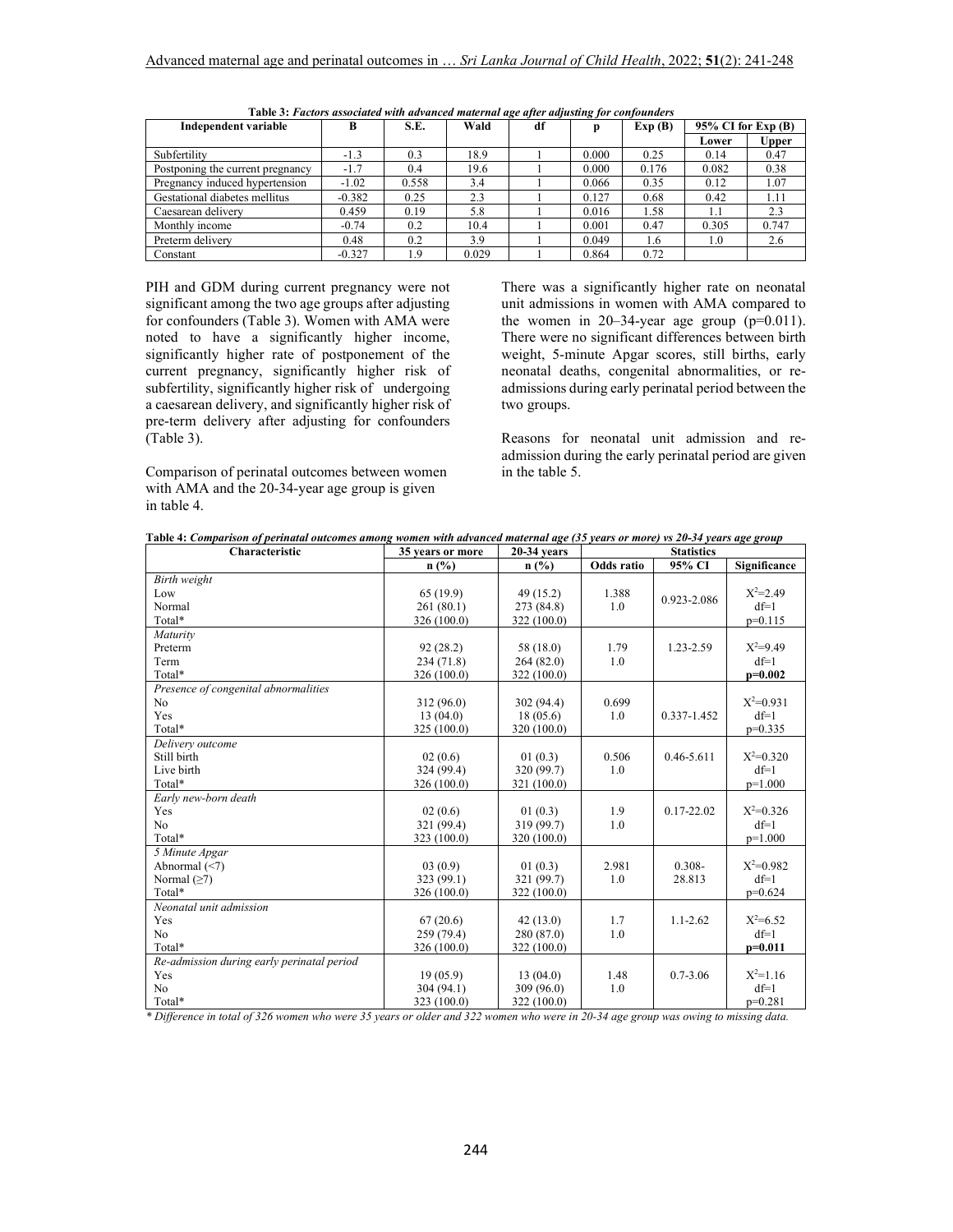| <br>Characteristic                         | 35 years or more | .<br>$20-34$ years |            | <b>Statistics</b> |                            |  |
|--------------------------------------------|------------------|--------------------|------------|-------------------|----------------------------|--|
|                                            | n(%)             | n(%)               | Odds ratio | 95% CI            | Significance               |  |
| <b>Reason for neonatal unit admissions</b> |                  |                    |            |                   |                            |  |
| Respiratory distress                       | 13(19.7)         | 10(23.3)           | 1.235      | 0.486-3.137       | $X^2=0.198$                |  |
|                                            |                  |                    |            |                   | $df=1$                     |  |
|                                            |                  |                    |            |                   | $p=0.656$                  |  |
| Hyperbilirubinaemia                        | 13(19.7)         | 07(16.3)           | 0.793      | 0.288-2.180       | $X^2=0.203$                |  |
|                                            |                  |                    |            |                   | $df=1$                     |  |
| Prematurity                                | 11(16.7)         | 03(07.0)           | 0.375      | 0.098-1.432       | $p=0.652$<br>$X^2 = 2.184$ |  |
|                                            |                  |                    |            |                   | $df=1$                     |  |
|                                            |                  |                    |            |                   | $p=0.240$                  |  |
| Sepsis                                     | 08(12.1)         | 10(23.3)           | 2.197      | 0.790-6.112       | $X^2 = 2.341$              |  |
|                                            |                  |                    |            |                   | $df=1$                     |  |
|                                            |                  |                    |            |                   | $p=0.126$                  |  |
| Feeding support                            | 08(12.1)         | 03(07.0)           | 0.544      | 0.136-2.176       | $X^2=0.759$                |  |
|                                            |                  |                    |            |                   | $df=1$                     |  |
|                                            |                  |                    |            |                   | $p=0.522$                  |  |
| Congenital abnormalities                   | 02(03.0)         | 01(02.3)           | 0.762      | 0.067-8.670       | $X^2 = 0.048$              |  |
|                                            |                  |                    |            |                   | $df=1$                     |  |
| Intra uterine growth restriction (IUGR)    | 02(03.0)         | 0(0.0)             | 0.598      | 0.512-0.699       | $p=1.000$<br>$X^2=1.327$   |  |
|                                            |                  |                    |            |                   | $df=1$                     |  |
|                                            |                  |                    |            |                   | $p=0.518$                  |  |
| Hypoglycaemia                              | 01(01.5)         | 01(02.3)           | 1.548      | 0.094-25.420      | $X^2=0.095$                |  |
|                                            |                  |                    |            |                   | $df=1$                     |  |
|                                            |                  |                    |            |                   | $p=1.000$                  |  |
| Cyanotic heart disease                     | 01(01.5)         | 01(02.3)           | 1.548      | 0.094-25.420      | $X^2 = 0.095$              |  |
|                                            |                  |                    |            |                   | $df=1$                     |  |
|                                            |                  |                    |            |                   | $p=1.000$                  |  |
| Other                                      | 07(10.6)         | 07(16.3)           | 1.639      | 0.531-5.057       | $X^2=0.749$<br>$df=1$      |  |
|                                            |                  |                    |            |                   | $p=0.387$                  |  |
| <b>Reason for re-admission</b>             |                  |                    |            |                   |                            |  |
| Feeding problems                           | 09(47.4)         | 04(30.8)           | 0.494      | 0.112-2.175       | $X^2=0.882$                |  |
|                                            |                  |                    |            |                   | $df=1$                     |  |
|                                            |                  |                    |            |                   | $p=0.471$                  |  |
| Hyperbilirubinaemia                        | 05(26.3)         | 05(38.5)           | 1.750      | 0.385-7.951       | $X^2 = 0.530$              |  |
|                                            |                  |                    |            |                   | $df=1$                     |  |
|                                            |                  |                    |            |                   | $p=0.467$                  |  |
| Maternal reasons                           | 03(15.8)         | 01(07.7)           | 0.444      | 0.041-4.820       | $X^2=0.463$                |  |
|                                            |                  |                    |            |                   | $df=1$                     |  |
| Heart disease                              | 01(05.3)         | 0(0.0)             | 0.581      | 0.431-0.783       | $p=0.629$<br>$X^2=0.706$   |  |
|                                            |                  |                    |            |                   | $df=1$                     |  |
|                                            |                  |                    |            |                   | $p=1.000$                  |  |
| Excessive crying                           | 0(0.0)           | 01(07.7)           | 0.387      | 0.249-0.603       | $X^2=1.509$                |  |
|                                            |                  |                    |            |                   | $df=1$                     |  |
|                                            |                  |                    |            |                   | $p=0.406$                  |  |
| Other                                      | 01(05.3)         | 02(15.4)           | 3.273      | 0.265-40.469      | $X^2=0.931$                |  |
|                                            |                  |                    |            |                   | $df=1$                     |  |
|                                            |                  |                    |            |                   | $p=0.552$                  |  |

|  |  | Table 5: Reasons for neonatal unit admissions and re-admission during the early perinatal period in the study group |
|--|--|---------------------------------------------------------------------------------------------------------------------|
|  |  |                                                                                                                     |

Respiratory distress was the commonest indication for admission to a neonatal unit, while feeding problems were the commonest indications for readmission. There was no significant difference between the reasons for admission or re-admission among the AMA and the 20–34-year age group.

#### **Discussion**

Our study showed that pregnant women with AMA were more likely to undergo a caesarean delivery (AOR=1.58, 95% CI 1.1–2.3), than women 20-34 years of age. This is supported by studies in Northern Ethiopia (OR 2.7), Malaysia (OR 2.21), India (OR 2.4) and UK (OR  $1.95$ )<sup>15-18</sup>. This may be due to higher prevalence of PIH, GDM or bad obstetric history, like previous miscarriages or subfertility<sup>19</sup>.

PIH was not significantly different between the 2 groups in the current study similar to a study in India<sup>16</sup>. Studies in Northern Ethiopia, Malaysia and UK15,17,18 demonstrated significantly higher PIH in AMA group. A study in 2003 in Sri Lanka reported greater incidence of PIH (27.3% vs. 12%) in pregnancies at 40 years and over<sup>7</sup>. Risk for GDM was 1.71 times higher among pregnant women above 40 years in a multivariate analysis in a study conducted in the Obstetrics and Gynaecology Clinic in Santa Maria in California20. However, our study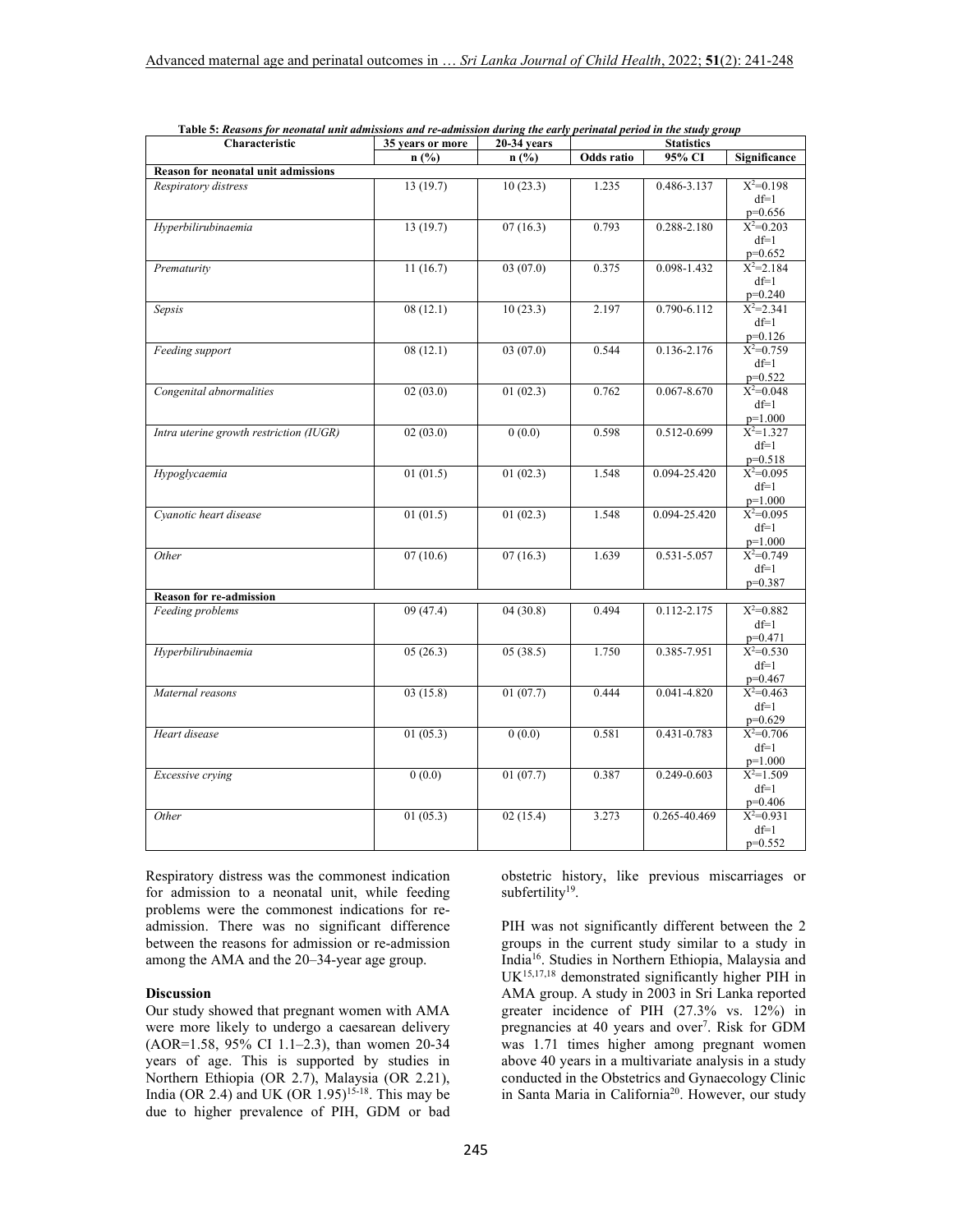did not show a significant difference between the two groups.

Current study reported a significantly higher risk of preterm delivery in women with AMA. Similar findings were seen in Brazil, South Africa, South Korea and a multi-country survey by the World Health Organization<sup>1,21-23</sup>. However, studies in Malaysia and UK revealed no significant association between maternal age and preterm delivery<sup>17,18</sup>. Our study showed that AMA was not a significant risk factor for LBW. This is in line with studies in Jordan and Malaysia which revealed no significant association between maternal age and LBW<sup>17,23</sup>. However, studies in Brazil and South Africa reported that maternal age was a significant risk factor for LBW18,21,22. There was no significant difference in the 5-minute Apgar score between the AMA group and the 20-34-year age group in our study population similar to studies in Jordan, Malaysia and the multi-country survey held in twenty-nine countries<sup>1,17,24</sup>. However, studies in Turkey, India, and Brazil reported significantly lower 5-minute Apgar scores with  $AMA^{622,25}$ .

With expanding opportunities for higher education, careers and economic independence, more young women tend to delay childbearing age above 35 years<sup>1,5</sup>. Our study showed that 12.2% women in AMA delayed their current pregnancy compared to 3.1% in the 20-34 group ( $p= 0.000$ ); however, the commonest reason for postponement was the partner being away for work.

A retrospective study by Kahveci B, *et al*<sup>28</sup> demonstrated that babies who needed Neonatal Intensive Care Unit (NICU) admission were more likely to be born to mothers with AMA. Another study in the United States revealed that neonates needing NICU admission were greater in 45 years or older mothers compared with the 35-44 years age group, although the readmission rate within 28 days was not significantly different<sup>29</sup>. In our study, a significantly greater rate of neonatal unit admissions was noted in the AMA group compared to the 20– 34-year age group with no significant difference in readmission. This is the first Sri Lankan study to describe neonatal morbidity in mothers with AMA.

Awareness must be raised about complications associated with AMA to ensure that women make an informed choice about timing of their pregnancy. Importance of contraception must be emphasised in women with AMA to prevent unwanted pregnancies. Pregnant women with AMA should be educated about the higher risk of complications, how to identify them, when to seek help and the importance of meticulous antenatal care to improve the maternal and perinatal outcome.

# **Conclusions**

AMA was associated with adverse obstetric and perinatal outcomes compared to women in the 20- 34-year age group.

### **Acknowledgements**

We appreciate the assistance provided by the hospital directors and staff of the Castle Street Hospital for Women and De Soysa Hospital for Women, Colombo, Sri Lanka.

## **References**

- 1. Laopaiboon M, Lumbiganon P, Intarut N, Mori R, Ganchimeg T, Vogel JP, *et al*. Advanced maternal age and pregnancy outcomes: a multi-country assessment. *British Journal of Obstetrics and Gynaecology* 2014; **121** (s1): 49-56. https://doi.org/10.1097/01.aoa.000046039 7.65046.b9
- 2. Mathews TJ, Hamilton BE. Delayed childbearing: More women are having their first child later in life: NCHS data brief. Centers for Disease Control and Prevention 2009. [cited 2021 Jun 01]. Available from: http://www.cdc.gov/nchs/data/databriefs/d b21.htm

https://doi.org/10.1037/e665262010-001

- 3. Bushnik T, Rochelle G. The children of older first-time mothers in Canada their health and development. Ottawa: Statistics Canada. 2008. [updted cited 2021 Jun 01]. Available from: http://epe.lacbac.gc.ca/100/200/301/statcan/children\_yo uth\_research-e/2008/05/89-599- MIE2008005.pdf
- 4. Dias T, Wijesinghe E, Abeykoon S, Ganeshamoorthy P, Kumarasiri S, Kodithuwakku M, *et al*. Pregnancy outcome in extremes of reproductive age at a tertiary care hospital. *Sri Lanka Journal of Obstetrics and Gynaecology* 2013; **77**: 77–79.

https://doi.org/10.4038/sljog.v35i3.6334

5. Carolan M, Frankowska D. Advanced maternal age and adverse perinatal outcome: a review of the evidence. *Midwifery* 2011; **27**(6): 793-801. http://dx.doi.org/10.1016/j.midw.2010.07. 006 https://doi.org/10.1016/j.midw.2010.07.00 6

PMid: 20888095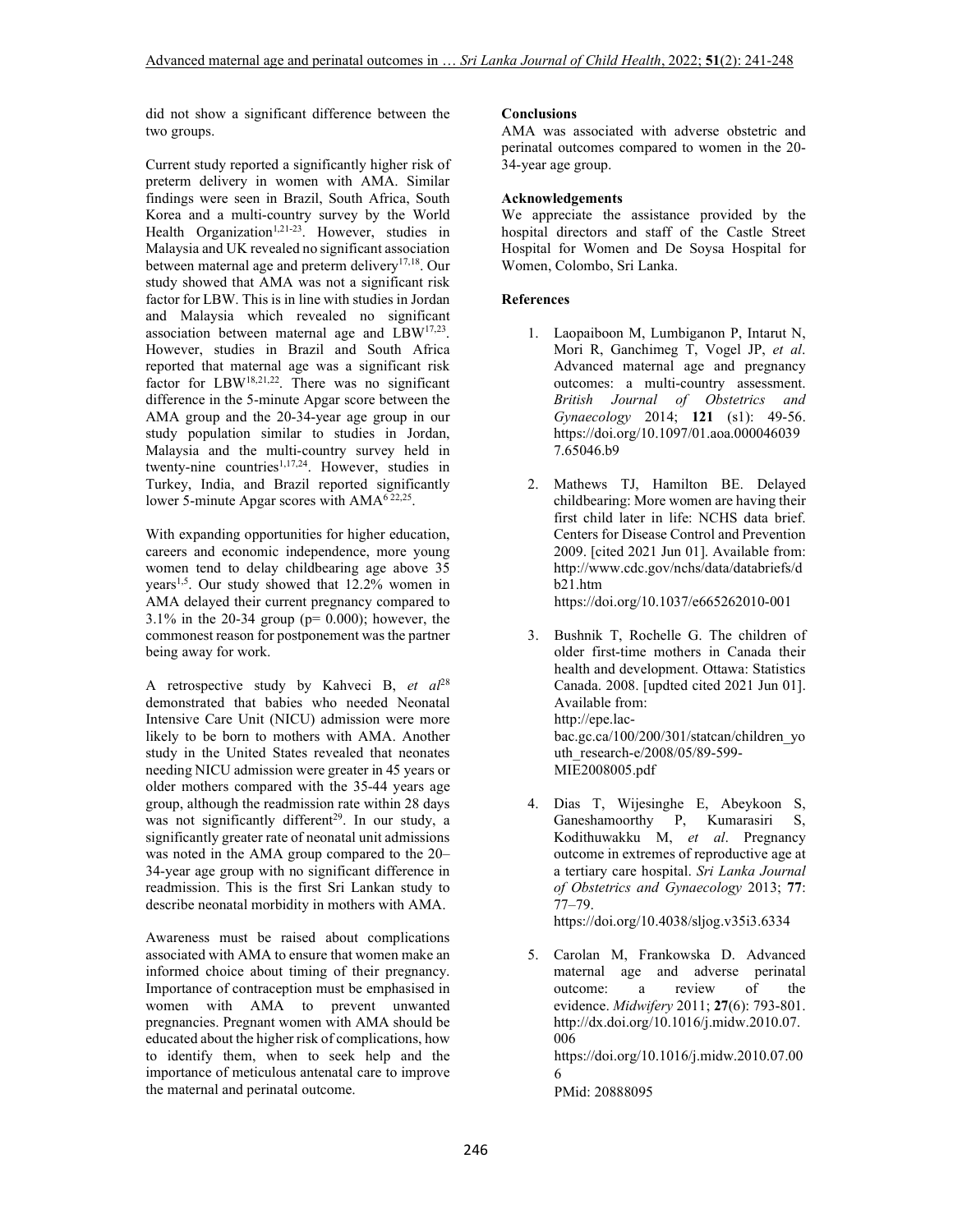- 6. Ludford I, Scheil W, Tucker G, Grivell R. Pregnancy outcomes for nulliparous women of advanced maternal age in South Australia, 1998-2008. *Australia New Zealand Journal of Obstetrics and Gynaecology* 2012; **52**(3): 235–241. https://doi.org/10.1111/j.1479828X.2012.0 1442.x PMid: 22553967
- 7. Weerasekera D, Udugama SG. Pregnancy at 40 and over: a case – control study in a developing country. *Journal of Obstetrics and Gynaecology* 2003; **23**(6): 625–7. http://dx.doi.org/10.1080/0144361031000 1604385 https://doi.org/10.1080/014436103100016 04385 PMid: 14617463
- 8. Hsieh TT, Liou JD, Hsu JJ, Lo LM, Chen SF, Hung TH. Advanced maternal age and adverse perinatal outcomes in an Asian<br>population. European Journal of European Journal of<br>and Gynecology and *Obstetrics* and *Gynecology Reproductive Biology* 2010; **148**(1): 21–26. https://doi.org/10.1016/j.ejogrb.2009.08.0 22 PMid: 19773110
- 9. Kenny LC, Lavender T, McNamee R, O'Neill SM, Mills T, Khashan AS. Advanced maternal age and adverse pregnancy outcome: Evidence from a large contemporary cohort. *PloS One*. 2013; **8**(2): e56583. https://doi.org/10.1371/journal.pone.0056 583

PMid: 23437176 PMCid: PMC3577849

10. Pawde AA, Kulkarni MP, Unni J. Pregnancy in women aged 35 years and above: a prospective observational study. *Journal of Obstetrics and Gynaecology India*. 2015; **65**(2): 93-96. https://doi.org/10.1007/s13224-014-0616- 2 PMid: 25883439 PMCid: PMC4395583

11. Wang Y, Tanbo T, Åbyholm T, Henriksen T. The impact of advanced maternal age and parity on obstetric and perinatal outcomes in singleton gestations. *Archives of Obstetrics and Gynaecology* 2011; **284**(1): 31-37.

https://doi.org/10.1007/s00404-010-1587 x

PMid: 20632182 PMCid: PMC3112324

- 12. Mutz-Dehbalaie I, Scheier M, Jerabek-Klestil S, Brantner C, Windbichler GH, Leitner H, *et al*. Perinatal mortality and advanced maternal age. *Gynecologic and Obstetric Investigation* 2014; **77**(1): 50-7. https://doi.org/10.1159/000357168 PMid 24356234
- 13. Guesdon E, Vincent-Rohfritsch A, Bydlowski S, Santulli P, Goffinet F, Le Ray C. Oocyte donation recipients of very advanced age: perinatal complications for singletons and twins. *Fertility and Sterility* 2017; **107**(1): 89-96. https://doi.org/10.1016/j.fertnstert.2016.09 .021 PMid: 27743695
- 14. Aghamohammadi A, Nooritajer M. Maternal age as a risk factor for pregnancy outcomes: maternal, fetal and neonatal complication. *African Journal of Pharmacy and Pharmacology.* 2011; **5**(2); 264-9. http://dx.doi.org/10.3109/14767058.2015. 1018821 https://doi.org/10.3109/14767058.2015.10 18821 PMid: 25747949
- 15. Maeruf H, Robles CC, Woldemariam S, Adhena T, Mulugeta M, Haftu A, *et al*. Advanced maternal age pregnancy and its adverse obstetrical and perinatal outcomes in Ayder comprehensive specialized hospital, Northern Ethiopia, 2017: a comparative cross-sectional study. *BMC Pregnancy Childbirth* 2020; **20**(1): 60. https://doi.org/10.1186/s12884-020-2740- 6

PMid: 32000714 PMCid: PMC6993443

- 16. Nagarwal K, Gaur K, Manohar RK. Pregnancy outcome comparison in elderly and non-elderly primigravida attending at Mahila Chikitsalay, Jaipur (Rajasthan) India. *International Multispecialty Journal of Health* 2015; **1**(1): 24-30.
- 17. Rashed HE, Awaluddin S, Ahmad NA, Supar NH, Lani Z, Aziz FJ, *et al*. Advanced maternal age and adverse pregnancy outcomes in Muar, Johor, Malaysia. *Sains Malays* 2016; **10**(45): 1537-42. https://www.researchgate.net/publication/3 11494036
- 18. Khalil A, Syngelaki A, Maiz N, Zinevich Y, Nicolaides KH. Maternal age and adverse pregnancy outcome: a cohort